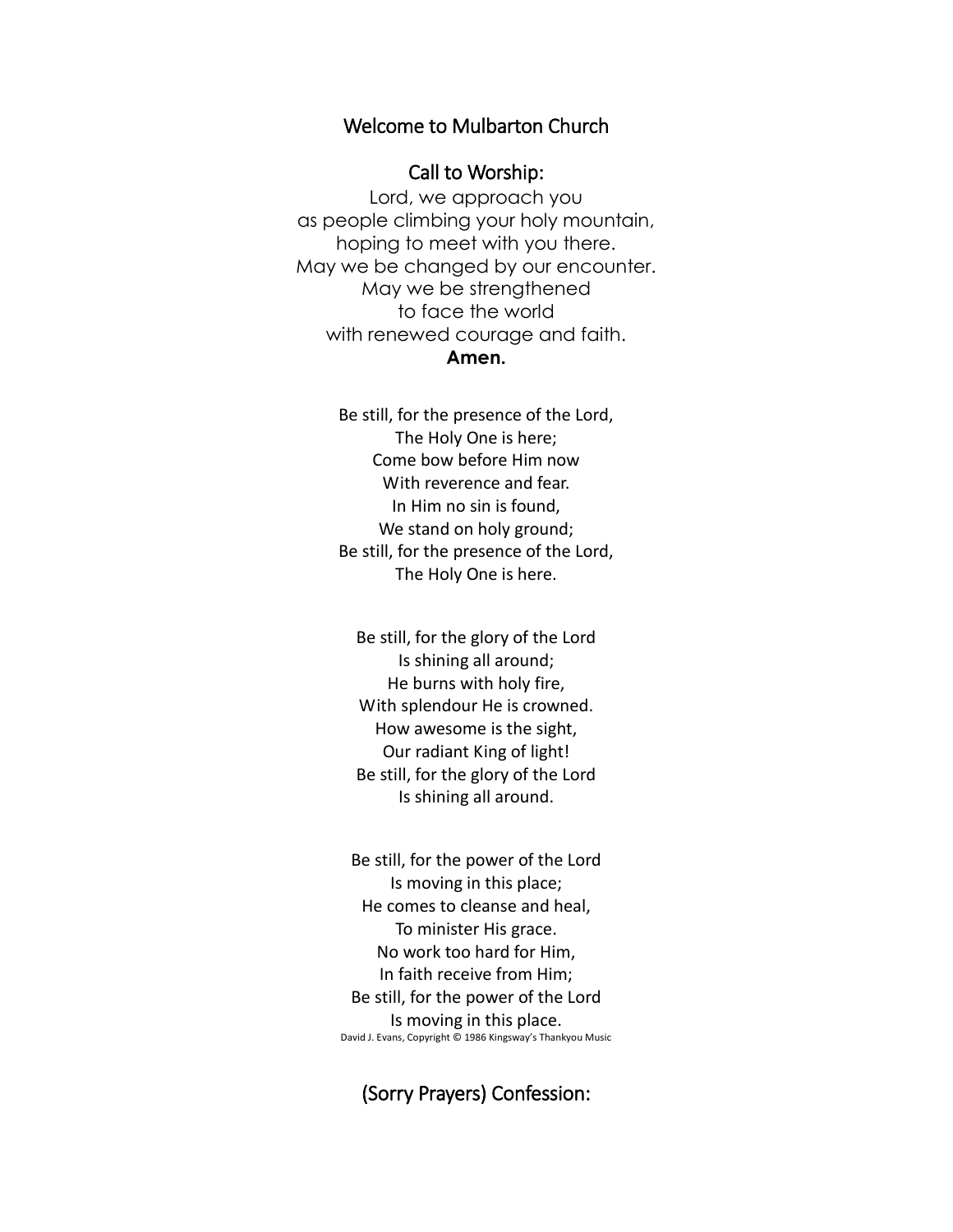Jesus Christ, risen Master and triumphant Lord, we come to you in sorrow for our sins, and confess to you our weakness and unbelief.

We have lived by our own strength, and not by the power of your resurrection. Lord, forgive us.

### **All: Help us to walk in your ways.**

We have lived by the light of our own eyes, as faithless and not believing. Lord, forgive us.

### **All: Help us to walk in your ways.**

We have lived for this world alone, and doubted our home in heaven.

Lord, forgive us.

# **All: Help us to walk in your ways.**

## (Affirmation of our forgiveness) Absolution:

May the Father forgive us by the death of his Son and strengthen us to live in the power of the Spirit all our days.

### **All: Amen.**

Baptism of Annabelle Pippa Hyde

# The Liturgy of Baptism:

*The minister prays*

Heavenly Father, by the power of your Holy Spirit you give to your faithful people new life in the water of baptism. Guide and strengthen us by the same Spirit, that we who are born again may serve you in faith and love, and grow into the full stature of your Son, Jesus Christ, who is alive and reigns with you in the unity of the Holy Spirit now and for ever. **All: Amen.**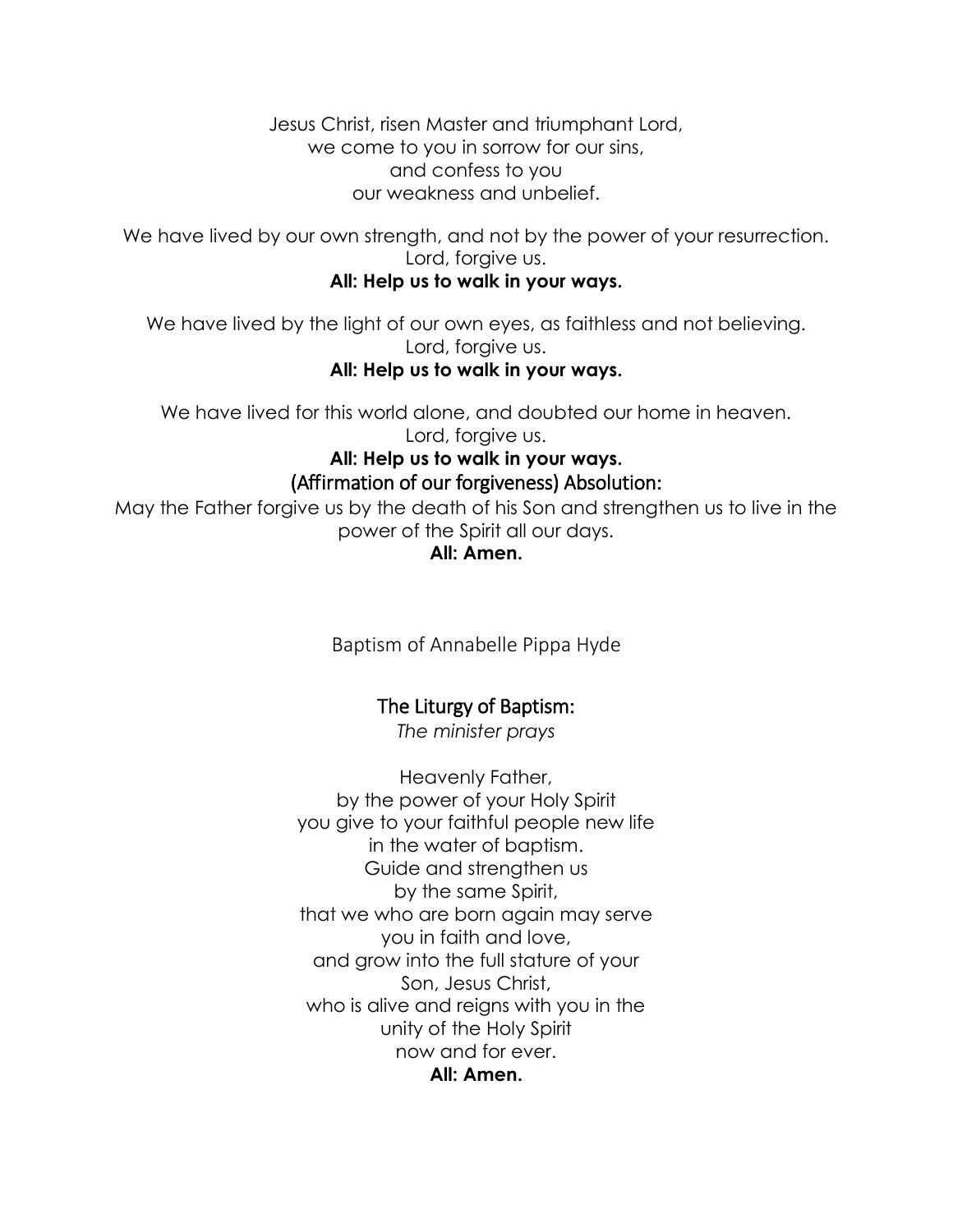*The minister addresses the whole congregation*

Faith is the gift of God to his people. In baptism the Lord is adding to our number those whom he is calling. People of God, will you welcome this child and uphold her in her new life in Christ? **All: With the help of God, we will.**

> *The minister addresses the parents and godparents*

Parents and godparents, Lydia, James, Kirsty, Natalie, Matthew, the Church receives this child with joy. Today we are trusting God for her growth in faith.

> Will you pray for her, draw her by your example into the community of faith and walk with her in the way of Christ?

### *Parents and Godparents:* **With the help of God, we will.**

In baptism Annabelle begins her journey in faith. You speak for her today. Will you care for her, and help her to take her place within the life and worship of Christ's Church? *Parents and Godparents:* **With the help of God, we will.**

*A large candle is lit. The president addresses the parents and godparents*

In baptism, God calls us out of darkness into his marvellous light.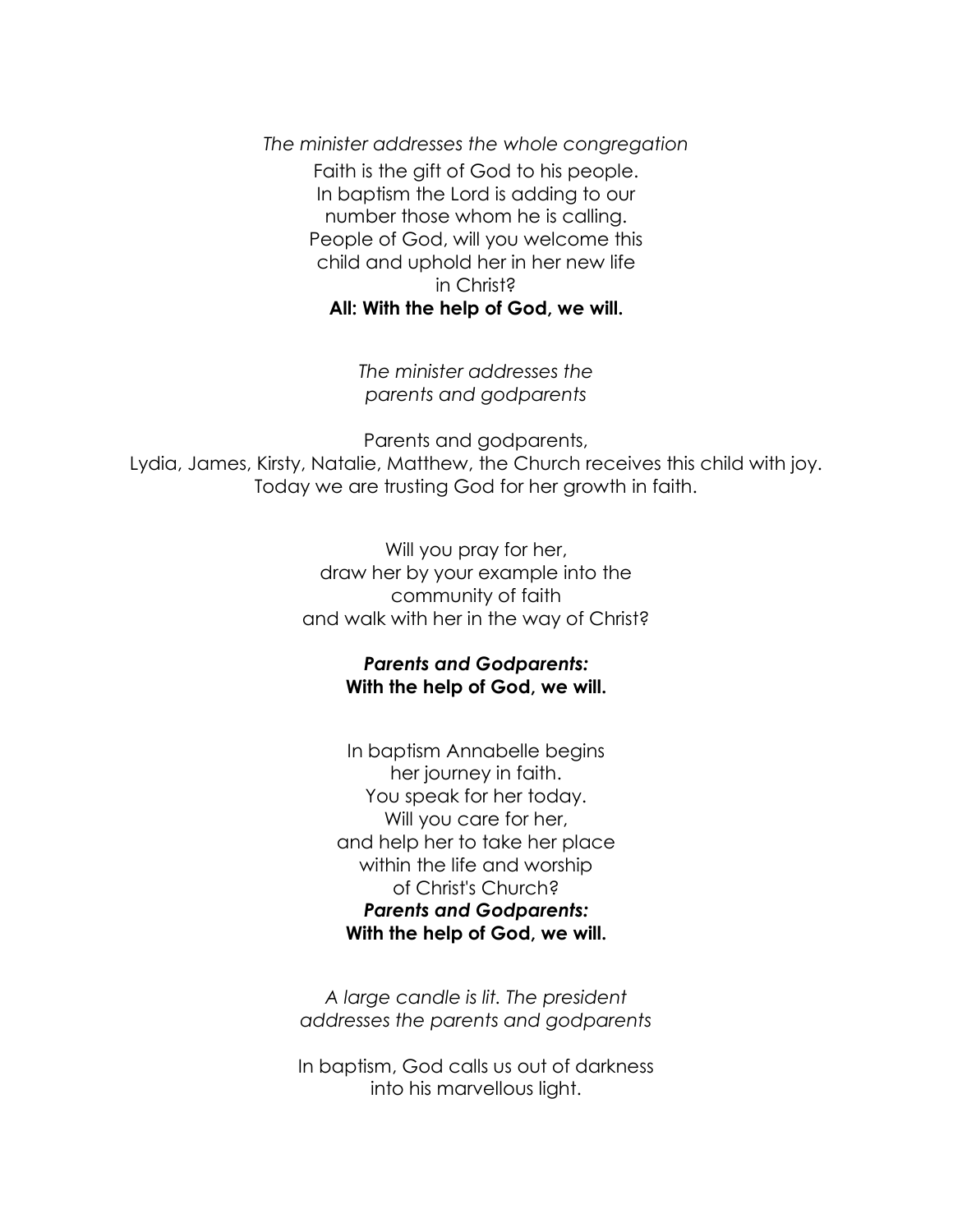To follow Christ means dying to sin and rising to new life with him. Therefore I ask:

### Do you turn to Christ? **I turn to Christ.**

Do you repent of your sins? **I repent of my sins.**

Do you renounce evil? **I renounce evil.**

### The Signing of the Cross:

*The minister make the sign of the cross on Annabelle's forehead, saying:*

> *Annabelle*, Christ claims you for his own. Receive the sign of his cross.

*Annabelle*, do not be ashamed to confess the faith of Christ crucified.

### **All: Fight valiantly as a disciple of Christ against sin, the world and the devil, And remain faithful to Christ to the end of your life.**

*Annabelle receives a blessing, with these words:* May almighty God deliver you from the powers of darkness, restore in you the image of his glory, and lead you in the light and obedience of Christ. **All: Amen.**

One more step along the world I go One more step along the world I go From the old things to the new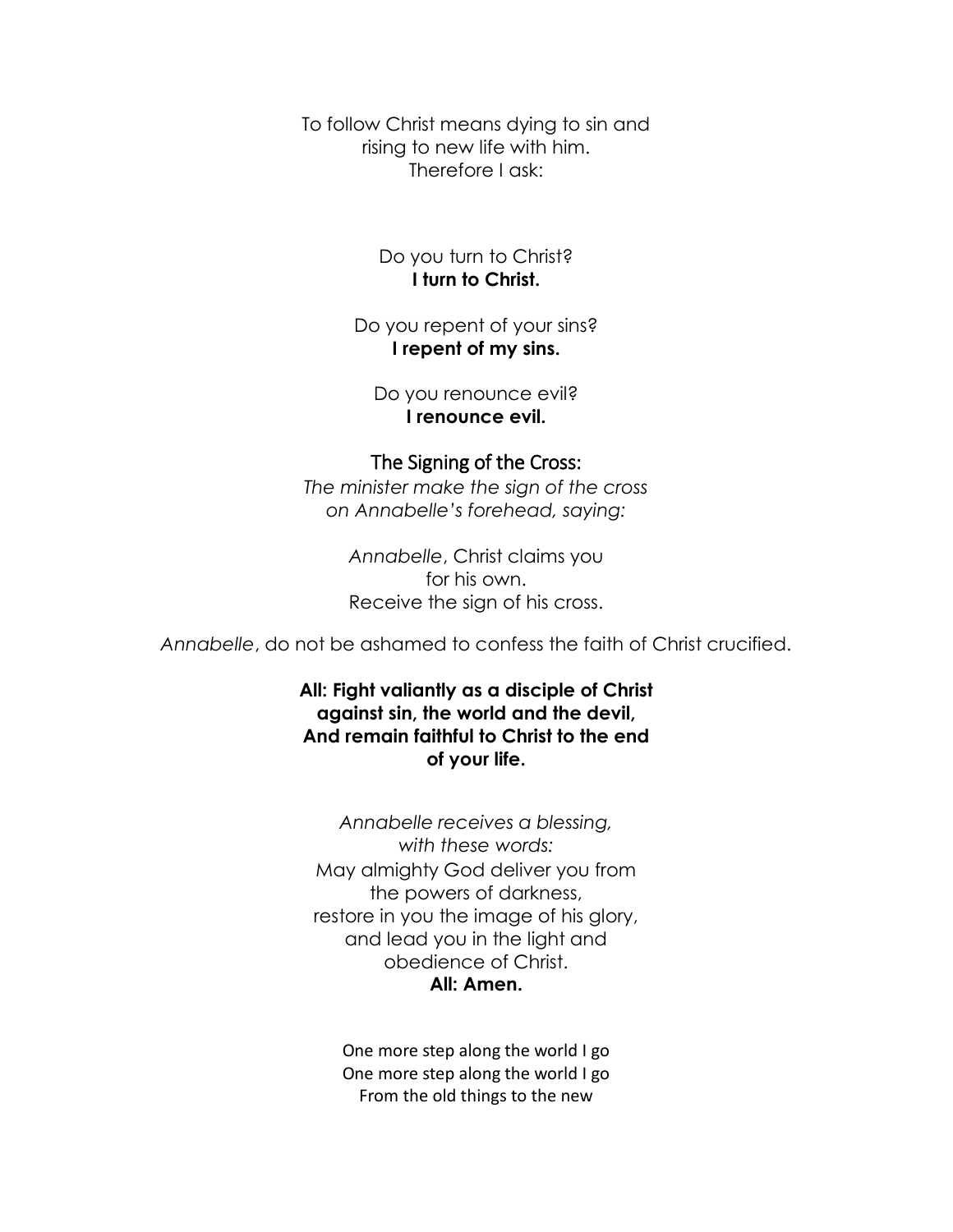Keep me traveling along with you

And it's from the old I travel to the new Keep me traveling along with you

Round the corners of the world I turn More and more about the world I learn And the new things that I see You'll be looking at along with me

And it's from the old I travel to the new Keep me traveling along with you

As I travel through the bad and good Keep me traveling the way I should Where I see no way to go You'll be telling me the way, I know

And it's from the old I travel to the new Keep me traveling along with you

Give me courage when the world is rough Keep me loving though the world is tough Leap and sing in all I do Keep me traveling along with you

And it's from the old I travel to the new Keep me traveling along with you

You are older than the world can be You are younger than the life in me Ever old and ever new Keep me traveling along with you

And it's from the old I travel to the new Keep me traveling along with you

#### Prayer over the water:

*The minister, candidate, parents and Godparents gather at the baptismal font. The minister stands before the water of baptism and says*

Praise God who made heaven and earth,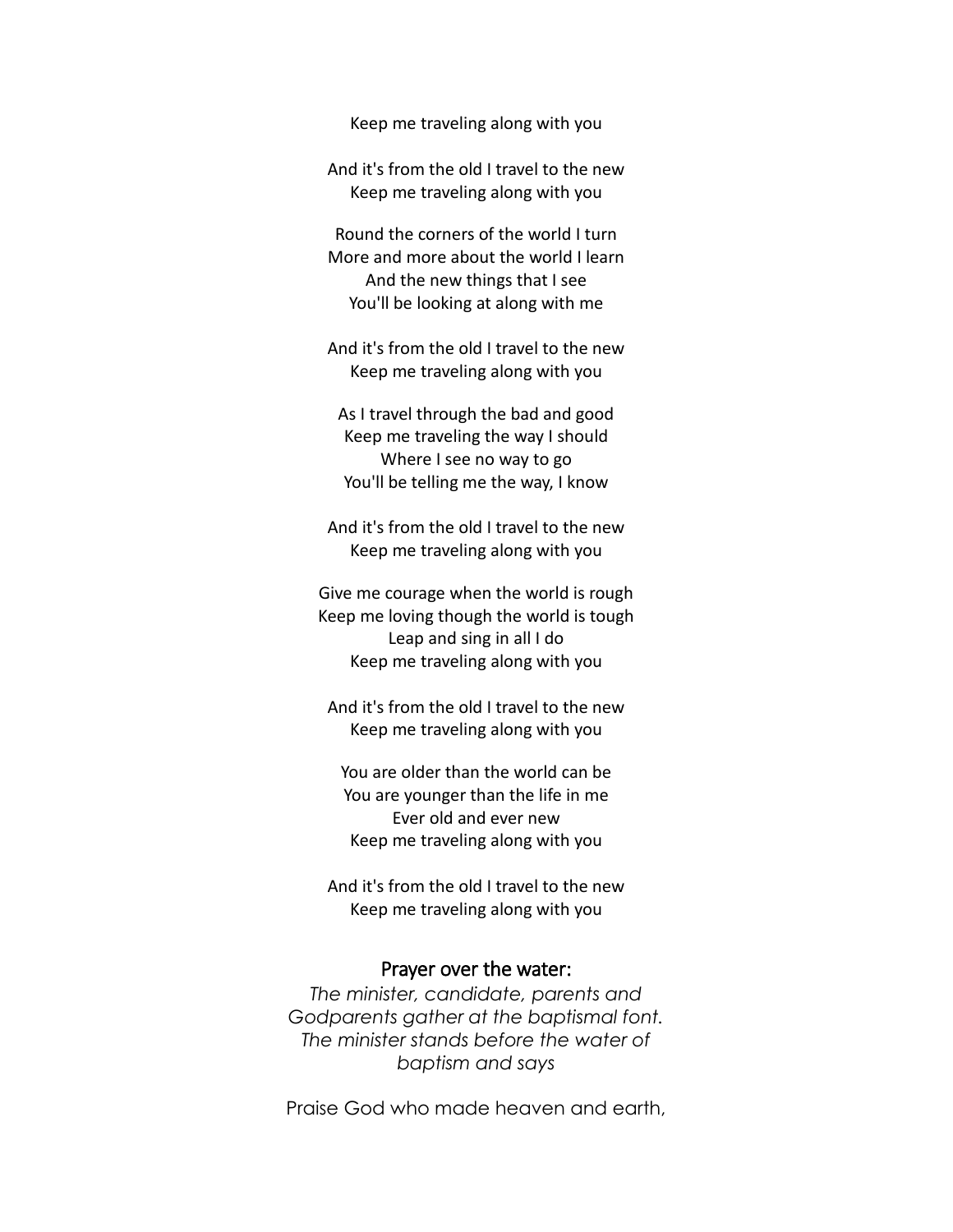#### **All: who keeps his promise for ever.**

Let us give thanks to the Lord our God. **All: It is right to give thanks and praise.**

We thank you, almighty God, for the gift of water to sustain, refresh and cleanse all life. Over water the Holy Spirit moved in the beginning of creation. Through water you led the children of Israel from slavery in Egypt to freedom in the Promised Land. In water your Son Jesus received the baptism of John and was anointed by the Holy Spirit as the Messiah, the Christ, to lead us from the death of sin to newness of life. We thank you, Father, for the water of baptism. It symbolises our burial with Christ in his death; Our sharing in his resurrection; And our rebirth by the Holy Spirit. Therefore, in joyful obedience to your Son, we baptize into his fellowship those who come to him in faith. Now sanctify this water that, by the power of your Holy Spirit, those who are baptised in it may know cleansing and new birth. Renewed in your image, may they walk by the light of faith and continue for ever in the risen life of Jesus Christ our Lord; to whom with you and the Holy Spirit be all honour and glory, now and for ever. **All: Amen.**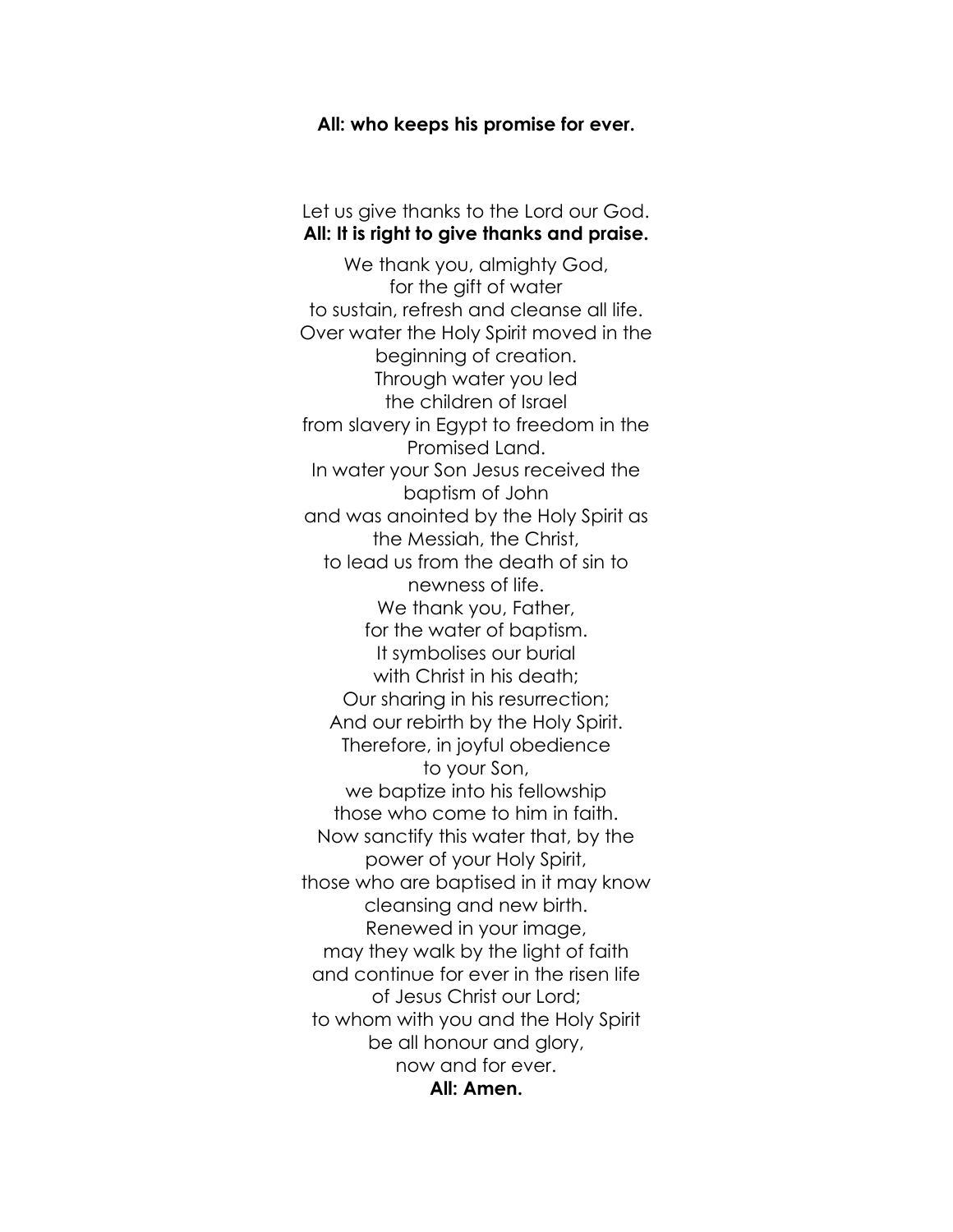### The Profession of Faith:

*The minister addresses the congregation* Brothers and sisters, I ask you to profess the faith of the Church.

Do you believe and trust in God the Father, source of all being and life, the one for whom we exist? **All: We believe and trust in him.**

Do you believe and trust in his Son, Jesus Christ, who redeemed the world? **All: We believe and trust in him.**

Do you believe and trust in his Holy Spirit, who gives life to the people of God? **All: We believe and trust in him.**

> This is the faith of the Church. **All: This is our faith. We believe and trust in one God, Father, Son and Holy Spirit. Amen.**

### The Baptism:

*The ministers pour water on Annabelle, saying: Annabelle Pippa*, I baptize you in the name of the Father, and of the Son, and of the Holy Spirit. **All: Amen.**

May God, who has received you by baptism into his Church, pour upon you the riches of his grace, that within the company of Christ's pilgrim people you may daily be renewed by his anointing Spirit, and come to the inheritance of the saints in glory. **All: Amen.**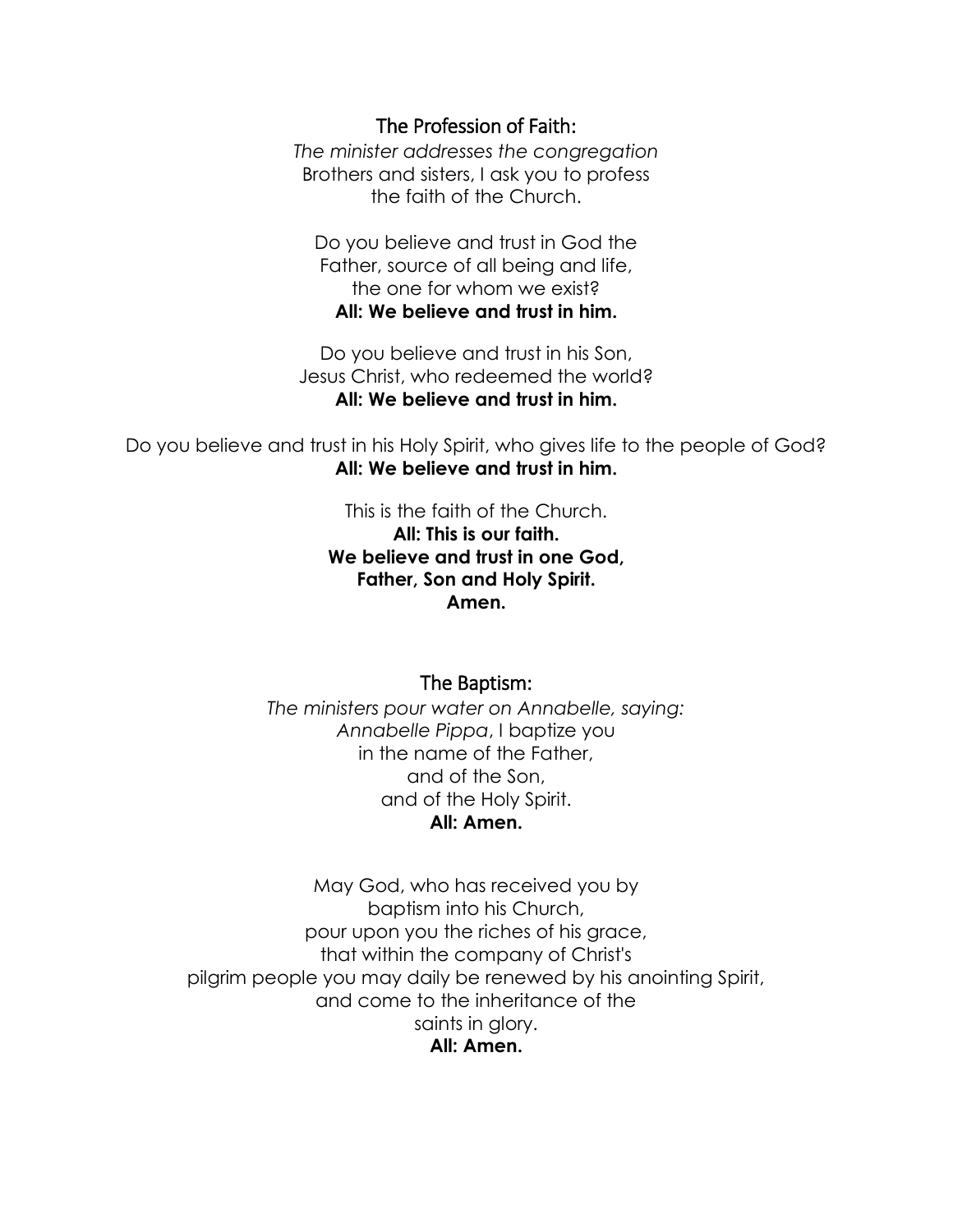### *The minister addresses the congregation, parents and godparents, saying*

We have brought this child to baptism knowing that Jesus died and rose again for her and trusting in the promise that God hears and answers prayer. We have prayed that in Jesus Christ she will know the forgiveness of her sins and the new life of the Spirit.

> As she grows up, she will need the help and encouragement of the Christian community, so that she may learn to know God in public worship and private prayer, follow Jesus Christ in the life of faith, serve her neighbours after the example of Christ, and in due course come to confirmation. Therefore let us bear this child in our prayers and let us welcome her now*.*

### The Welcome:

There is one Lord, one faith, one baptism. By one Spirit we are all baptised into one body. **All: We welcome you into the fellowship of faith; we are children of the same heavenly Father; we welcome you.**

#### Presentations:

*A certificate, holding cross and children's bible are presented to the newly baptised with the words:*

> Receive this book. It is the good news of God's love. Take it as your guide.

*A lit candle is presented to the newly baptised with the words:* You have received the light of Christ; walk in this light all the days of your life.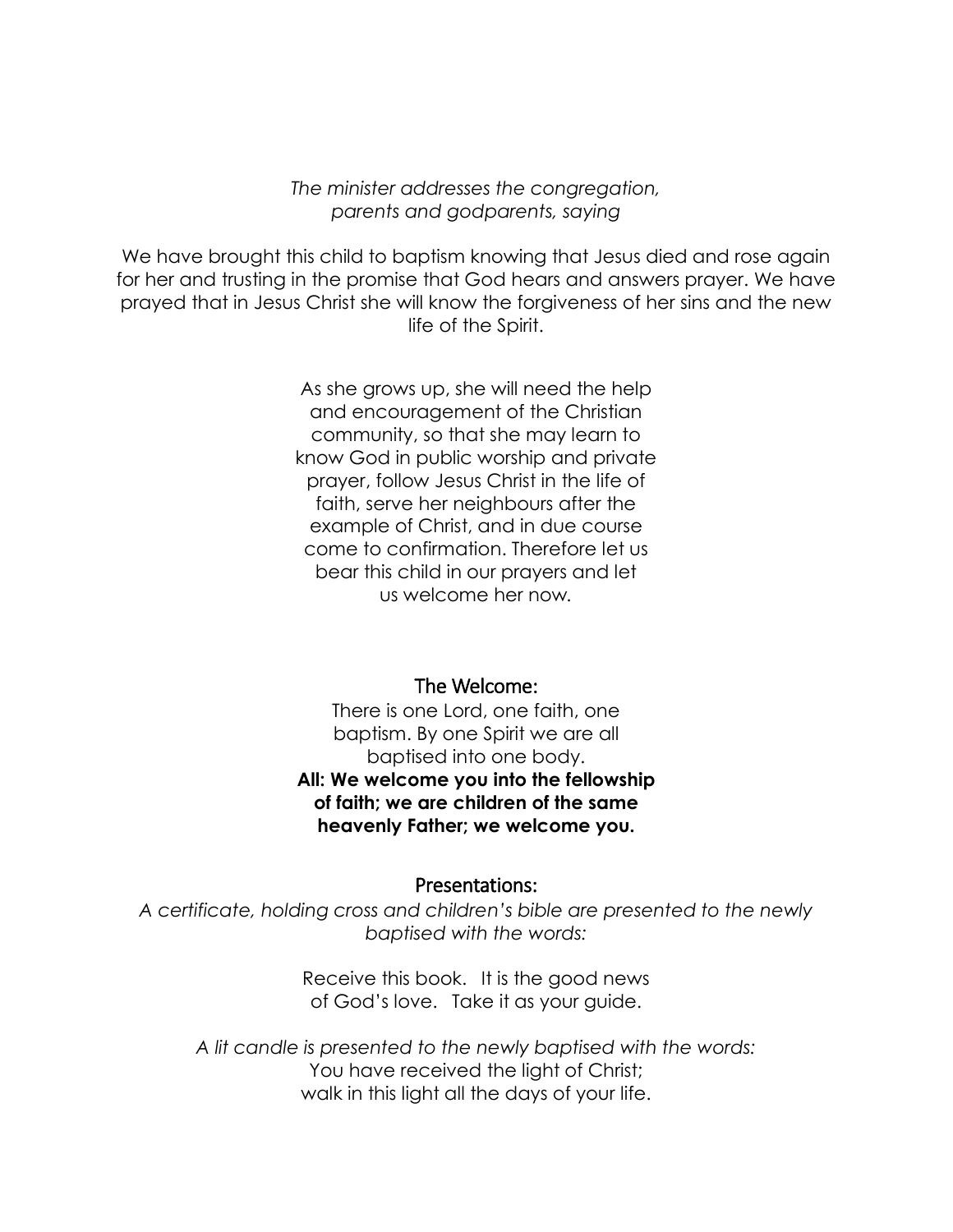### **All: Shine as a light in the world to the glory of God the Father.**

Prayer for Children & Carers Faithful and loving God, bless those who care for Annabelle and all children and grant them your gifts of love, wisdom and faith. Pour upon them your healing and reconciling love, and protect their homes from all evil. Fill them with the light of your presence and establish them in the joy of your kingdom, through Jesus Christ our Lord. **Amen.**

> Prayer for the Baptised God of grace and life, in your love you have given us a place among your people; keep us faithful to our baptism, and prepare us for that glorious day when the whole creation will be made perfect in your Son our Saviour Jesus Christ. **Amen.**

Lord, the light of your love is shining In the midst of the darkness, shining Jesus, Light of the world, shine upon us Set us free by the truth you now bring us Shine on me, shine on me

Shine, Jesus, shine Fill this land with the Father's glory Blaze, Spirit, blaze Set our hearts on fire Flow, river, flow Flood the nations with grace and mercy Send forth your word Lord, and let there be light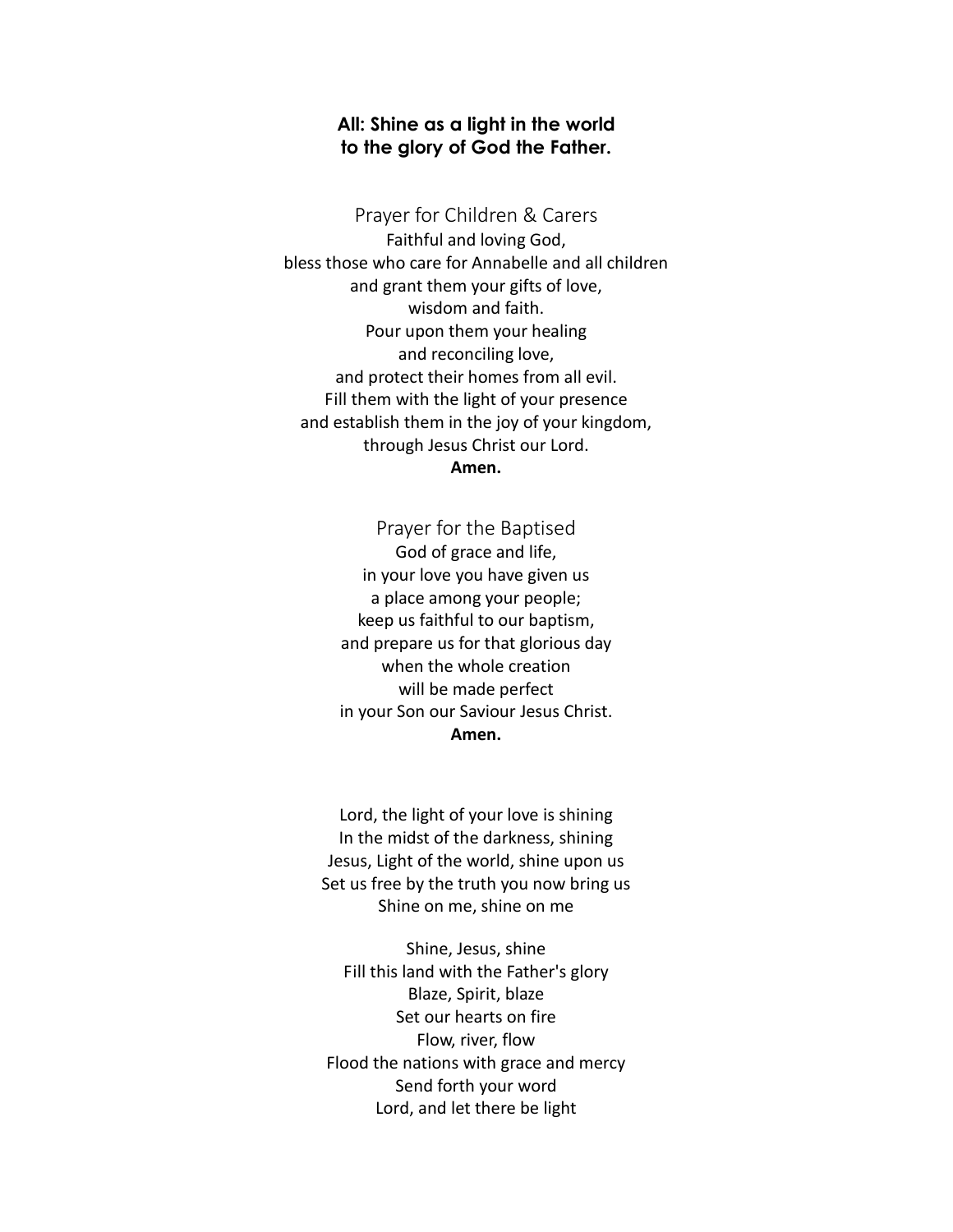Lord, I come to your awesome presence From the shadows into your radiance By the blood I may enter your brightness Search me, try me, consume all my darkness Shine on me, shine on me

Shine, Jesus, shine Fill this land with the Father's glory Blaze, Spirit, blaze Set our hearts on fire Flow, river, flow Flood the nations with grace and mercy Send forth your word Lord, and let there be light

As we gaze on your kingly brightness So our faces display your likeness Ever changing from glory to glory Mirrored here may our lives tell your story Shine on me, shine on me

Shine, Jesus, shine Fill this land with the Father's glory Blaze, Spirit, blaze Set our hearts on fire Flow, river, flow Flood the nations with grace and mercy Send forth your word Lord, and let there be light Graham Kendrick, 1988 Copyright © Make Way Music

#### Luke 15:1-2

Now the tax collectors and sinners were all gathering around to hear Jesus. 2 But the Pharisees and the teachers of the law muttered, "This man welcomes sinners and eats with them."

3 Then Jesus told them this parable:

#### Luke 15:11-32

**<sup>11</sup>** Jesus continued: "There was a man who had two sons. **<sup>12</sup>** The younger one said to his father, 'Father, give me my share of the estate.' So he divided his property between them.

**<sup>13</sup>** "Not long after that, the younger son got together all he had, set off for a distant country and there squandered his wealth in wild living. **<sup>14</sup>**After he had spent everything, there was a severe famine in that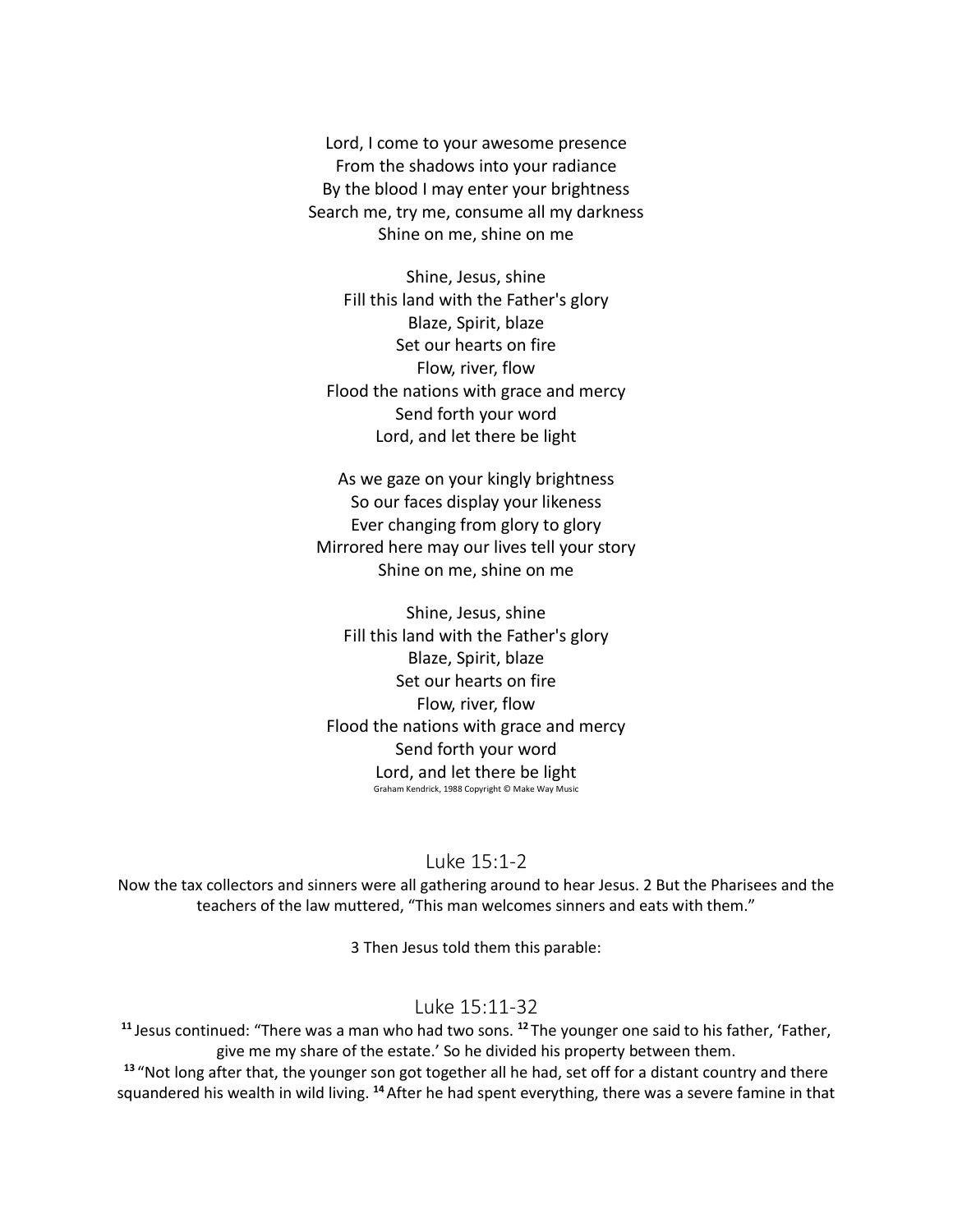whole country, and he began to be in need. **<sup>15</sup>** So he went and hired himself out to a citizen of that country, who sent him to his fields to feed pigs. **<sup>16</sup>**He longed to fill his stomach with the pods that the pigs were eating, but no one gave him anything.

**<sup>17</sup>** "When he came to his senses, he said, 'How many of my father's hired servants have food to spare, and here I am starving to death! **<sup>18</sup>** I will set out and go back to my father and say to him: Father, I have sinned against heaven and against you. **<sup>19</sup>** I am no longer worthy to be called your son; make me like one of your hired servants.' **<sup>20</sup>** So he got up and went to his father.

"But while he was still a long way off, his father saw him and was filled with compassion for him; he ran to his son, threw his arms around him and kissed him.

**<sup>21</sup>** "The son said to him, 'Father, I have sinned against heaven and against you. I am no longer worthy to be called your son.'

**<sup>22</sup>** "But the father said to his servants, 'Quick! Bring the best robe and put it on him. Put a ring on his finger and sandals on his feet. **<sup>23</sup>** Bring the fattened calf and kill it. Let's have a feast and celebrate. **<sup>24</sup>** For this son of mine was dead and is alive again; he was lost and is found.' So they began to celebrate. **<sup>25</sup>** "Meanwhile, the older son was in the field. When he came near the house, he heard music and dancing. **<sup>26</sup>** So he called one of the servants and asked him what was going on. **<sup>27</sup>** 'Your brother has come,' he replied, 'and your father has killed the fattened calf because he has him back safe and sound.'

**<sup>28</sup>** "The older brother became angry and refused to go in. So his father went out and pleaded with him. **<sup>29</sup>** But he answered his father, 'Look! All these years I've been slaving for you and never disobeyed your orders. Yet you never gave me even a young goat so I could celebrate with my friends. **<sup>30</sup>** But when this son of yours who has squandered your property with prostitutes comes home, you kill the fattened calf for him!'

**31** "'My son,' the father said, 'you are always with me, and everything I have is yours. **<sup>32</sup>** But we had to celebrate and be glad, because this brother of yours was dead and is alive again; he was lost and is found.'"

Talk: Outrageous Love

Father, I place into your hands The things I cannot do, Father, I place into your hands The things that I've been through. Father, I place into your hands The way that I should go, For I know I always can trust you.

Father, I place into your hands My friends and family. Father, I place into your hands The things that trouble me. Father, I place into your hands The person I would be, For I know I always can trust you.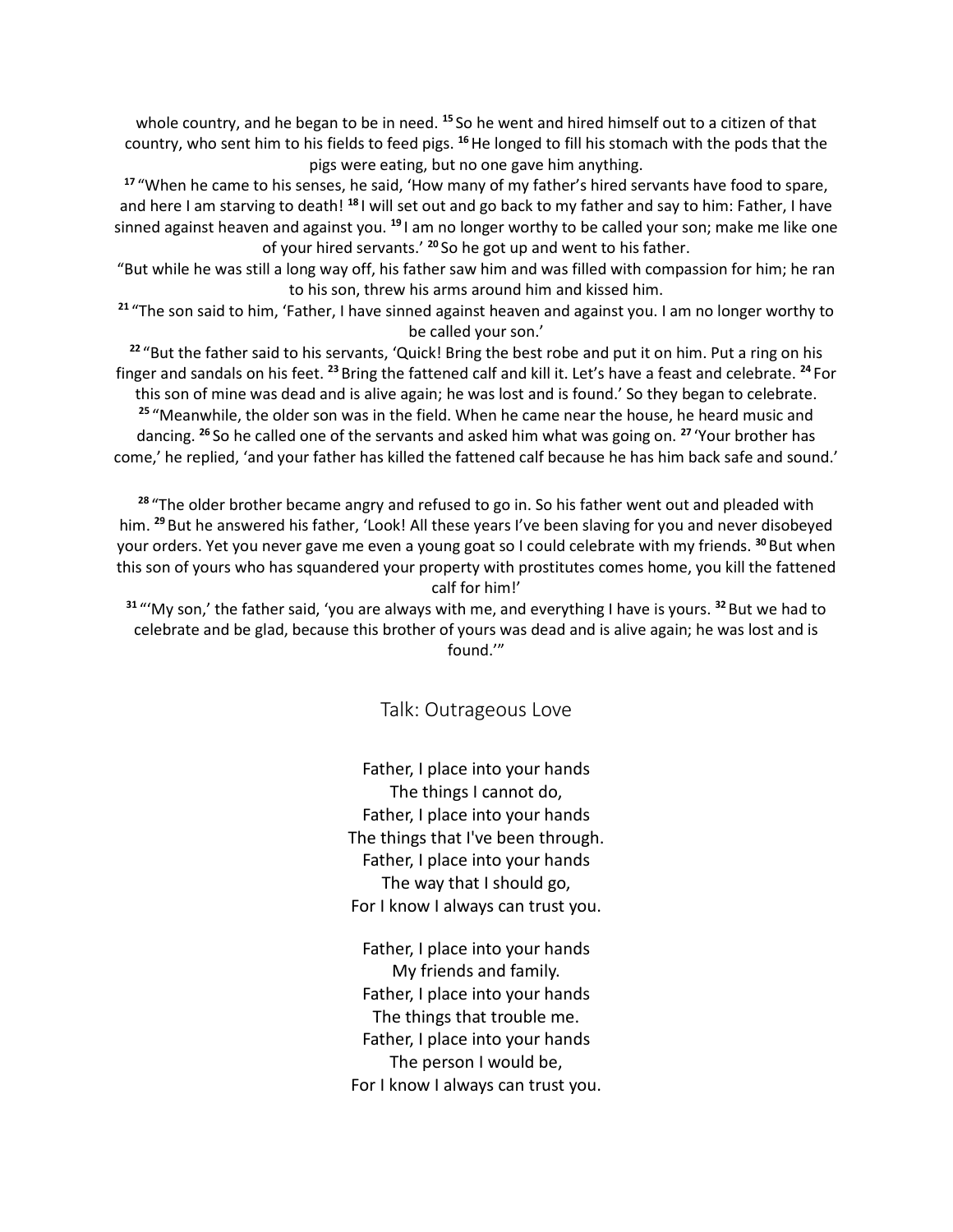Father, we love to see your face, We love to hear your voice. Father, we love to sing your praise And in your name rejoice. Father, we love to walk with you And in your presence rest, For we know we always can trust you.

Father, I want to be with you And do the things you do. Father, I want to speak the words That you are speaking too. Father, I want to love the ones That you will draw to you, For I know that I am one with you.

Jenny Hewer, 1975 Copyright © Thank You Music

Rejoicing in God's new creation, As our Saviour taught us, so we pray **Our Father in heaven, hallowed be your name, your kingdom come, your will be done, on earth as in heaven. Give us today our daily bread. Forgive us our sins as we forgive those who sin against us. Lead us not into temptation but deliver us from evil. For the kingdom, the power, and the glory are yours now and for ever. Amen.**

Responding in Prayer:

### Place a Petal

Tell out, my soul, the greatness of the Lord! Unnumbered blessings give my spirit voice; Tender to me the promise of His Word; In God my Saviour shall my heart rejoice.